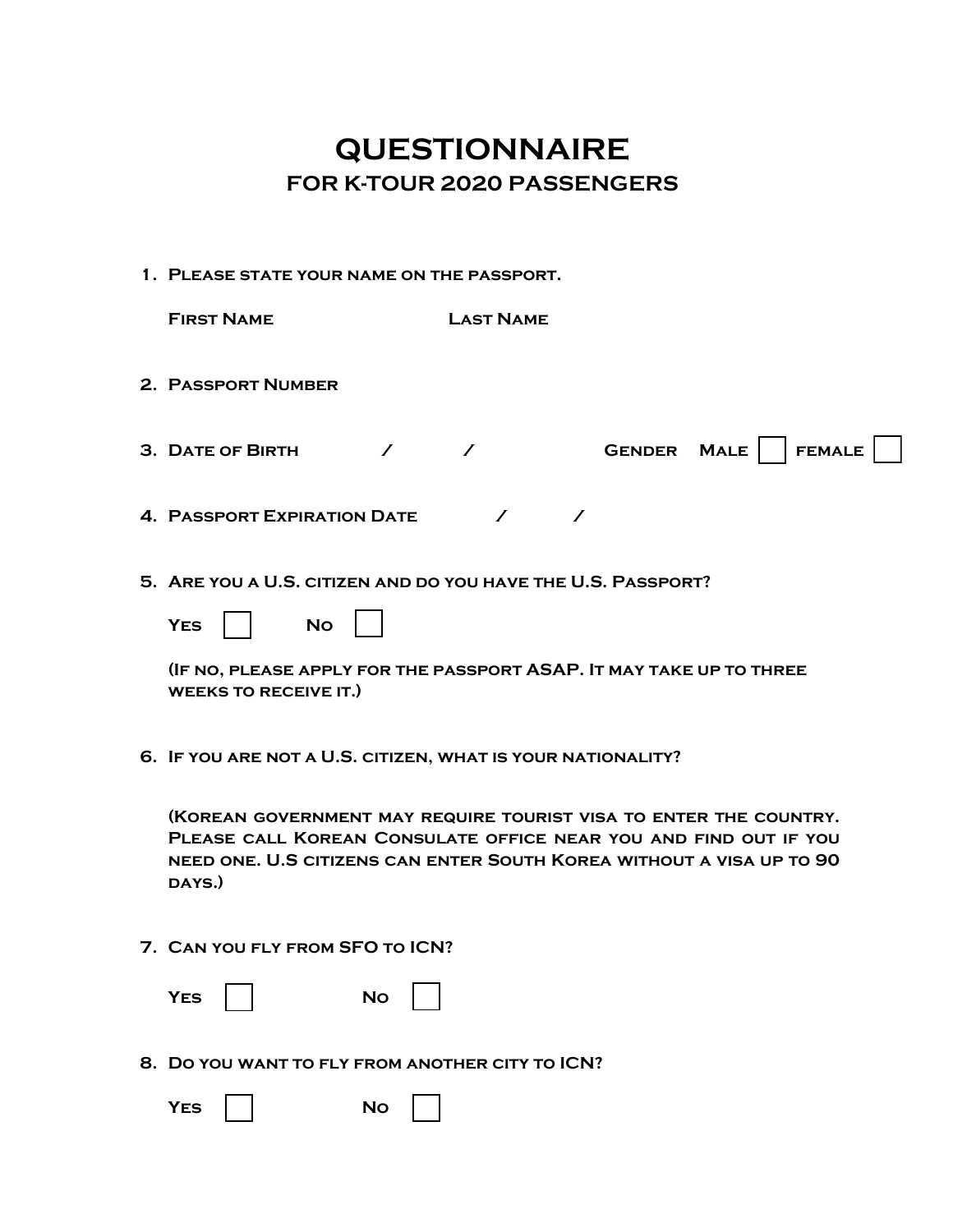**(If yes, let us know from which city you would like to fly via email.**

**Please understand that, If you choose to take a different route, there may be additional charges depending on the city you wish to depart because our package price is based on the airfare between SFO and ICN.)** 

**9. What type of room would you like to stay?**

| <b>SINGLE</b> | <b>DOUBLE</b> |
|---------------|---------------|
|---------------|---------------|

**(All rooms are non-smoking rooms. If you choose to stay in a single room by your own, there is an additional charge of \$25 per day.)** 

**10. Do you plan to travel with your family or friend?**

| FS<br>NO |  |
|----------|--|
|----------|--|

**(If yes, please let us know who you are going to travel with so that we can arrange a double room to pair you and your companion.)** 

**11. Are you a vegetarian?**

| í.<br>۰. |  |
|----------|--|
|          |  |



**12. Are you allergic to specific food?**

| YFS |  | NΩ |  |
|-----|--|----|--|
|-----|--|----|--|

|  |  | <b>PLEASE STATE:</b> |  |
|--|--|----------------------|--|
|  |  |                      |  |

**13. Are you under the age of 15?**

YES **No** 

**(If yes, you must submit the consent form and approval by parent(s) or legal guardian unless your parent(s) go travel with you.)** 

**14. Do you have any medical issue?**

| 7ES |  | J۵<br>- |  |  |
|-----|--|---------|--|--|
|-----|--|---------|--|--|